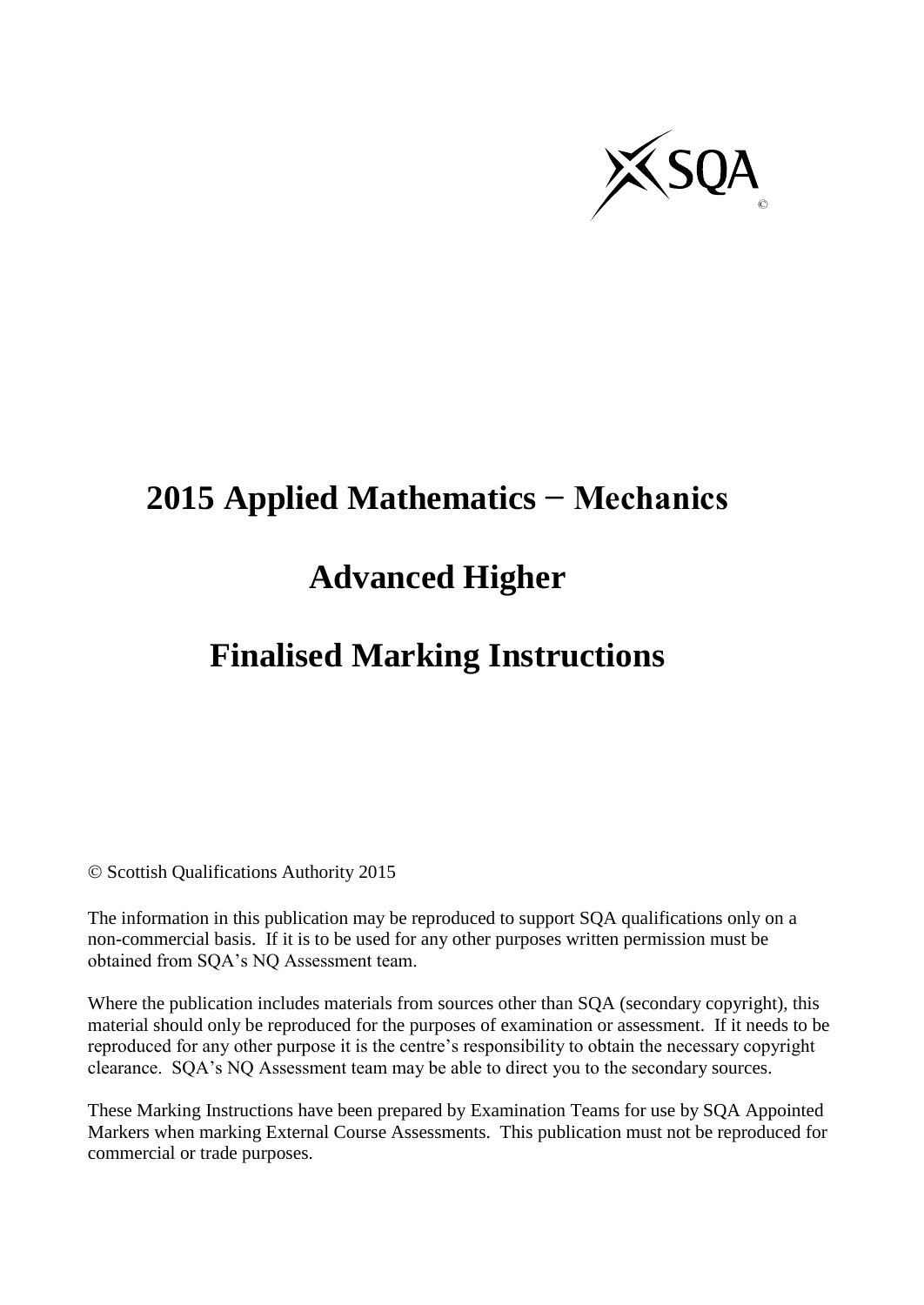#### **Part One: General Marking Principles for Applied Mathematics – Mechanics – Advanced Higher**

This information is provided to help you understand the general principles you must apply when marking candidate responses to questions in this Paper. These principles must be read in conjunction with the specific Marking Instructions for each question.

- **(a)** Marks for each candidate response must always be assigned in line with these general marking principles and the specific Marking Instructions for the relevant question. If a specific candidate response does not seem to be covered by either the principles or detailed Marking Instructions, and you are uncertain how to assess it, you must seek guidance from your Team Leader/Principal Assessor.
- **(b)** Marking should always be positive ie, marks should be awarded for what is correct and not deducted for errors or omissions.

#### **GENERAL MARKING ADVICE: Applied Mathematics – Mechanics – Advanced Higher**

The marking schemes are written to assist in determining the "minimal acceptable answer" rather than listing every possible correct and incorrect answer. The following notes are offered to support Markers in making judgements on candidates' evidence, and apply to marking both end of unit assessments and course assessments.

These principles describe the approach taken when marking Advanced Higher Applied Mathematics papers. For more detailed guidance please refer to the detailed Marking Instructions.

- **1** The main principle is to give credit for the skills demonstrated and the criteria met. Failure to have a correct method may not preclude a candidate gaining credit for their solution.
- **2** The answer to one part of a question, even if incorrect, can be accepted as a basis for subsequent dependent parts of the question.
- **3** The following are not penalised:
	- working subsequent to a correct answer (unless it provides firm evidence that the requirements of the question have not been met)
	- legitimate variation in numerical values/algebraic expressions.
- **4** Full credit will only be given where the solution contains appropriate working. Where the correct answer might be obtained by inspection or mentally, credit may be given.
- **5** Sometimes the method to be used in a particular question is explicitly stated; no credit will be given where a candidate obtains the correct answer by an alternative method.
- **6** Where the method to be used in a particular question is not explicitly stated in the question paper, full credit is available for an alternative valid method. (Some likely alternatives are included but these should not be assumed to be the only acceptable ones.)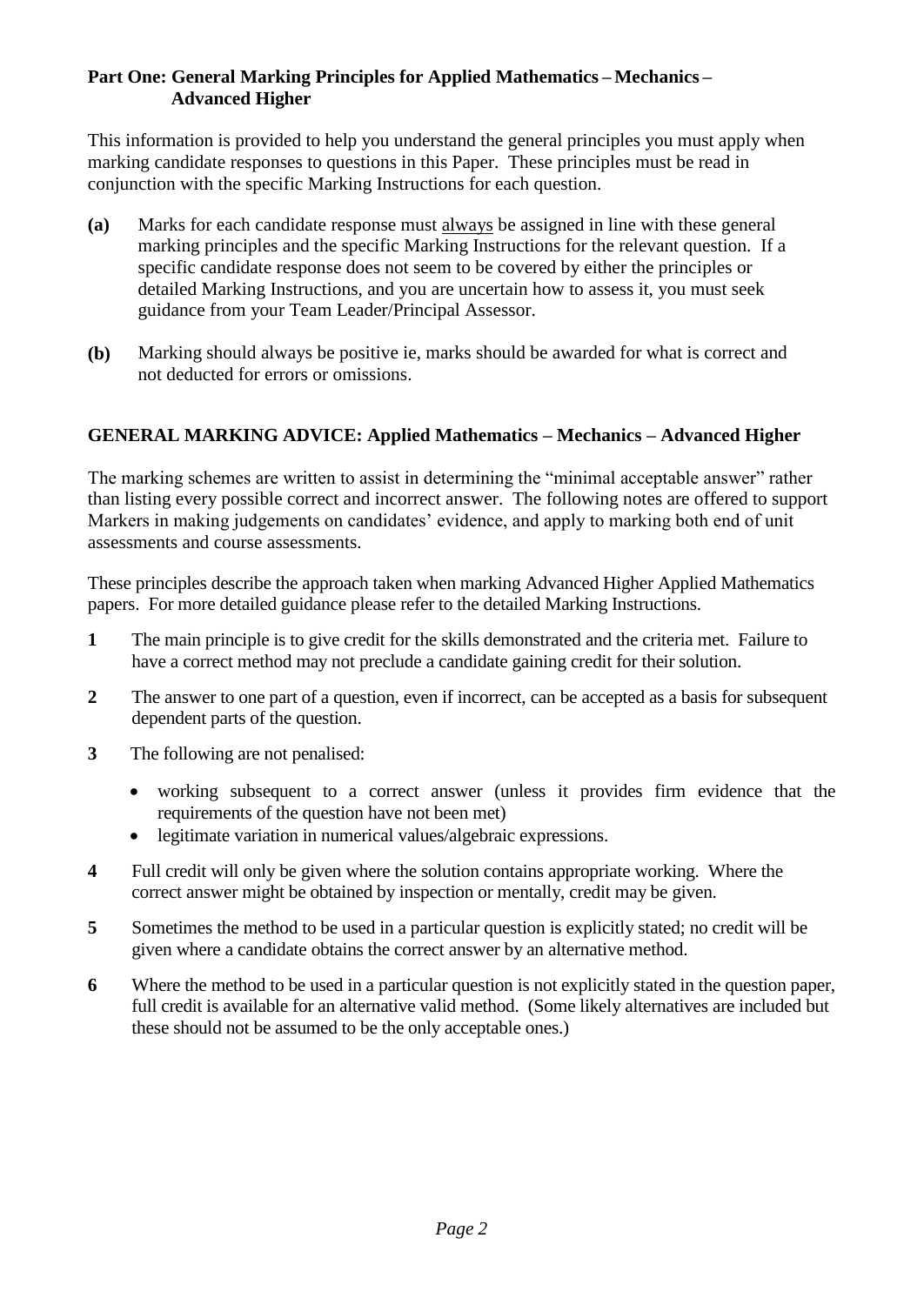|              | <b>Question</b> | <b>Expected Answer(s)</b>                                                                                                                                                                                                                                                                                                                                                            | <b>Max</b><br><b>Mark</b> | <b>Additional Guidance</b>                                                                                                                                                                                                                                                                                               |
|--------------|-----------------|--------------------------------------------------------------------------------------------------------------------------------------------------------------------------------------------------------------------------------------------------------------------------------------------------------------------------------------------------------------------------------------|---------------------------|--------------------------------------------------------------------------------------------------------------------------------------------------------------------------------------------------------------------------------------------------------------------------------------------------------------------------|
| $\mathbf{A}$ | $\overline{2}$  | Acceleration:<br>$s = 300$ $t = u = 0$ $v = 20$ $a =$<br>$v^2 = u^2 + 2as$ $v = u + at$<br>$400 = 600a$ $20 = \frac{2}{3}t$                                                                                                                                                                                                                                                          | $5\overline{)}$           | M1: Use of <i>stuva</i> with<br>substitution<br><b>E2:</b> Correct values of $a$ and $t$                                                                                                                                                                                                                                 |
|              |                 | $a = \frac{2}{3}$ ms <sup>-1</sup> $t = 30$ secs<br>Deceleration:<br>$s =$ $t = 15$ $u = 20$ $v = 0$ $a =$<br>$v = u + at$ $v^2 = u^2 + 2as$<br>$0 = 20 + 15a$ $0 = 400 - \frac{8}{3}s$<br>$a = \frac{-4}{3}$ ms <sup>-2</sup> s = 150 metres<br>[Alternatively:<br>Deceleration in half the time: $a = \frac{-4}{3}$ ms <sup>-2</sup> ]<br>Remaining distance at 20ms <sup>-1</sup> |                           | <b>Graphical approach:</b><br>M1: Draw v/t graph and<br>correctly interpret data to<br>find acceleration<br><b>E2:</b> Correct values of $a$ and $t$<br><b>E3:</b> Deceleration time and<br>distance correct or state<br>deceleration directly<br>M4: Calculation of time for<br>remaining distance at<br>constant speed |
|              |                 | $5000 - 300 - 150 = 4550$<br>$t = \frac{4550}{20} = 227.5$<br>Total time: $227 \cdot 5 + 15 + 30 = 272 \cdot 5$ secs                                                                                                                                                                                                                                                                 |                           | <b>E5</b> : Correct total time                                                                                                                                                                                                                                                                                           |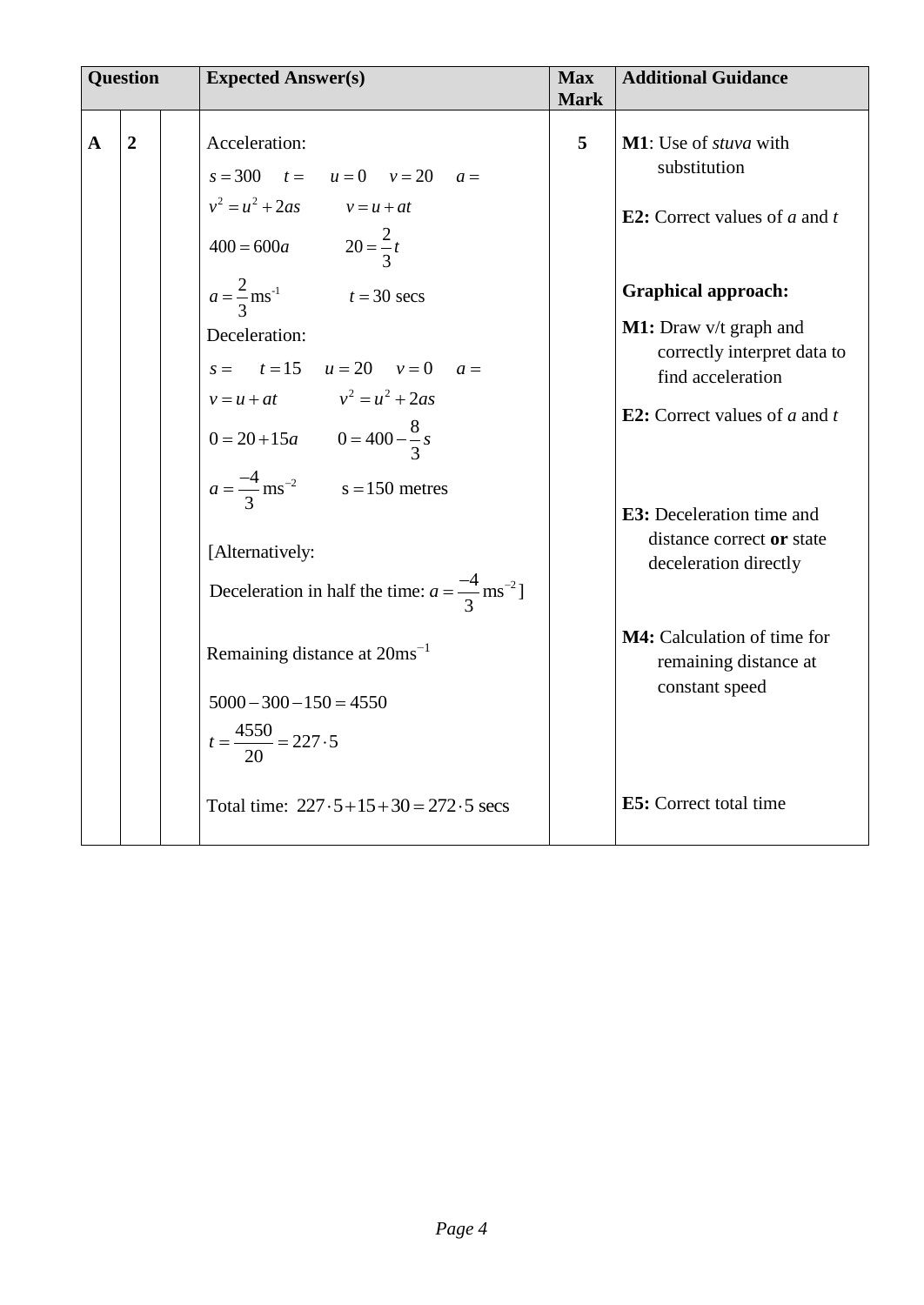| <b>Question</b>                         |  | <b>Expected Answer(s)</b>                                                                                                                                                                                                                                                                                                                                                                                                                                                                                                                                                                                                                                                                                                                                                                                                                                                                                                                                                                                                                                                                                       | <b>Max</b>                 | <b>Additional Guidance</b>                                                                                                                                                                                                                                                                                                                                                                                                                                                                                                                              |
|-----------------------------------------|--|-----------------------------------------------------------------------------------------------------------------------------------------------------------------------------------------------------------------------------------------------------------------------------------------------------------------------------------------------------------------------------------------------------------------------------------------------------------------------------------------------------------------------------------------------------------------------------------------------------------------------------------------------------------------------------------------------------------------------------------------------------------------------------------------------------------------------------------------------------------------------------------------------------------------------------------------------------------------------------------------------------------------------------------------------------------------------------------------------------------------|----------------------------|---------------------------------------------------------------------------------------------------------------------------------------------------------------------------------------------------------------------------------------------------------------------------------------------------------------------------------------------------------------------------------------------------------------------------------------------------------------------------------------------------------------------------------------------------------|
| $\overline{\mathbf{3}}$<br>$\mathbf{A}$ |  | $AP^2 = 10^2 + 24^2$<br>$AP = 26$<br>Extension in $AP$ and $PB = 6$ cm<br>$EPE = \frac{\lambda x^2}{2l} = \frac{25(0.06)^2}{2(0.2)} = 0.225$<br>Total $EPE = 0.45$<br>$KE = \frac{1}{2}mv^2$<br>$\frac{1}{2}(0.02)v^2 = 0.45$<br>$v = 6.71$ ms <sup>-1</sup><br><b>Note:</b> For $T = \frac{\lambda x}{l} = 7.5$ allocate 1 mark<br>For $F = ma$ : $2T \cos \theta = ma \implies a = 692.3 \text{ ms}^{-2}$ allocate 2 marks<br>No further marks could be awarded if candidate starts solution in this way.<br><b>Alternative Solution: Differential Equations</b><br>$AP^2 = 10^2 + 24^2$<br>$AP = 26$ $\Rightarrow$ extension in string = 12cm<br>$F = \frac{\lambda x}{l} \Rightarrow ma = \frac{\lambda x}{l} \Rightarrow a = \frac{\lambda x}{lm}$<br>$v \frac{dv}{dx} = \frac{\lambda}{lm} x$<br>$\int_{0}^{v} v dv = \frac{\lambda}{lm} \int_{0}^{0.12} x dx$<br>$\frac{v^2}{2} = \left[\frac{\lambda x^2}{2lm}\right]_0^{0.12} \Rightarrow v = 6.71 \text{ ms}^{-1}$<br><b>Alternative solution: Work/energy principle</b><br>$AP^2 = 10^2 + 24^2$<br>$AP = 26$ $\Rightarrow$ extension in string =12cm | <b>Mark</b><br>5<br>5<br>5 | M1: Find <b>extension</b> in string<br>M2: Knowing to use EPE with<br>substitution<br>E3: Total $EPE = 45J$<br><b>M4:</b> Equating kinetic energy and<br><b>EPE</b><br>E5: Calculate speed<br>M1: Find <b>extension</b> in string<br>M2: Use tension in string to find<br>expression for acceleration<br><b>M3:</b> Set up differential equation<br>M4: Separate variables with<br>limits<br><b>E5:</b> Evaluate integral to find<br>speed<br>M1: Find <b>extension</b> in string<br><b>M2:</b> State work done by string as<br>an integral with limits |
|                                         |  | Work done = $\int_{0}^{0.12} F dx = \int_{0}^{0.12} T dx = \int_{0}^{0.12} \frac{\lambda}{l} x dx$<br>$\int_{0}^{0.12} \frac{\lambda}{l} x dx = \left[ \frac{\lambda x^2}{2l} \right]_{0}^{0.12} = 0.45 \text{ J}$<br>$\frac{1}{2} m v^2 = 0.45$<br>$v = 6.71$ ms <sup>-1</sup>                                                                                                                                                                                                                                                                                                                                                                                                                                                                                                                                                                                                                                                                                                                                                                                                                                 |                            | E3: Evaluate integral<br><b>M4:</b> Work/energy principle<br><b>E5:</b> Evaluate speed                                                                                                                                                                                                                                                                                                                                                                                                                                                                  |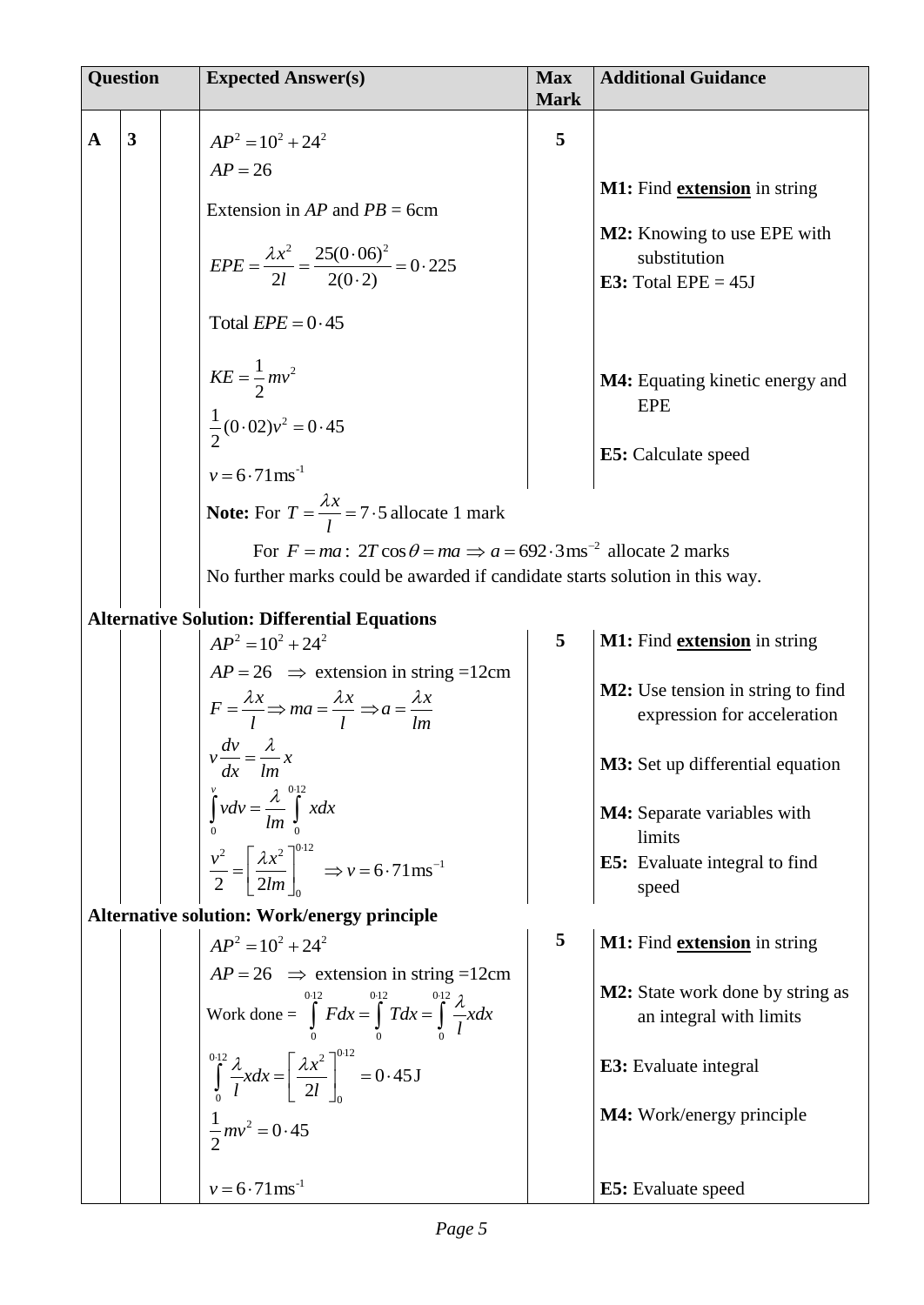| <b>Question</b> |                         |              | <b>Max</b><br><b>Expected Answer(s)</b><br><b>Mark</b>                                                                                                                                                                       |                | <b>Additional Guidance</b>                                                                                                    |  |
|-----------------|-------------------------|--------------|------------------------------------------------------------------------------------------------------------------------------------------------------------------------------------------------------------------------------|----------------|-------------------------------------------------------------------------------------------------------------------------------|--|
| $\mathbf{A}$    | $\overline{\mathbf{4}}$ | $\mathbf{a}$ | $\uparrow$ Equilibrium: $T = 1800g$<br>$P = Fv$ or $F = \frac{P}{v}$<br>$P = 1800g \times 4 = 70560 \approx 70.6$ kW                                                                                                         | $\overline{2}$ | <b>M1</b> : state tension in cable and<br>use relationship between<br>Power, force and velocity<br><b>E2:</b> Value of power. |  |
| $\mathbf{A}$    | $\overline{\mathbf{4}}$ | $\mathbf b$  | $T - mg = ma$<br>$T = 1800(g + a)$<br>$\uparrow$ = 1800 $\left(9.8 + \frac{4}{7}\right)$<br>$=18669N$<br>$P = Fv \Longrightarrow P_{\text{max}} = Fv_{\text{max}}$<br>$Fv_{\text{max}}$ 18669×4 = 74676<br>$\approx 74.7$ kW | $\overline{2}$ | <b>M1:</b> Use $F=ma$ to find tension<br>under acceleration<br><b>E2</b> : Value of maximum power                             |  |
| $\mathbf{A}$    | $\overline{\mathbf{4}}$ | $\mathbf c$  | Height = area under $s/t$ graph<br>Height = $\frac{1}{2}(7 \times 4) + (16 \times 4) + \frac{1}{2}(13 \times 4)$<br>$= 104$ metres                                                                                           | $\overline{2}$ | <b>M1:</b> Method of area under s/t<br>graph<br><b>E2:</b> Height of lift                                                     |  |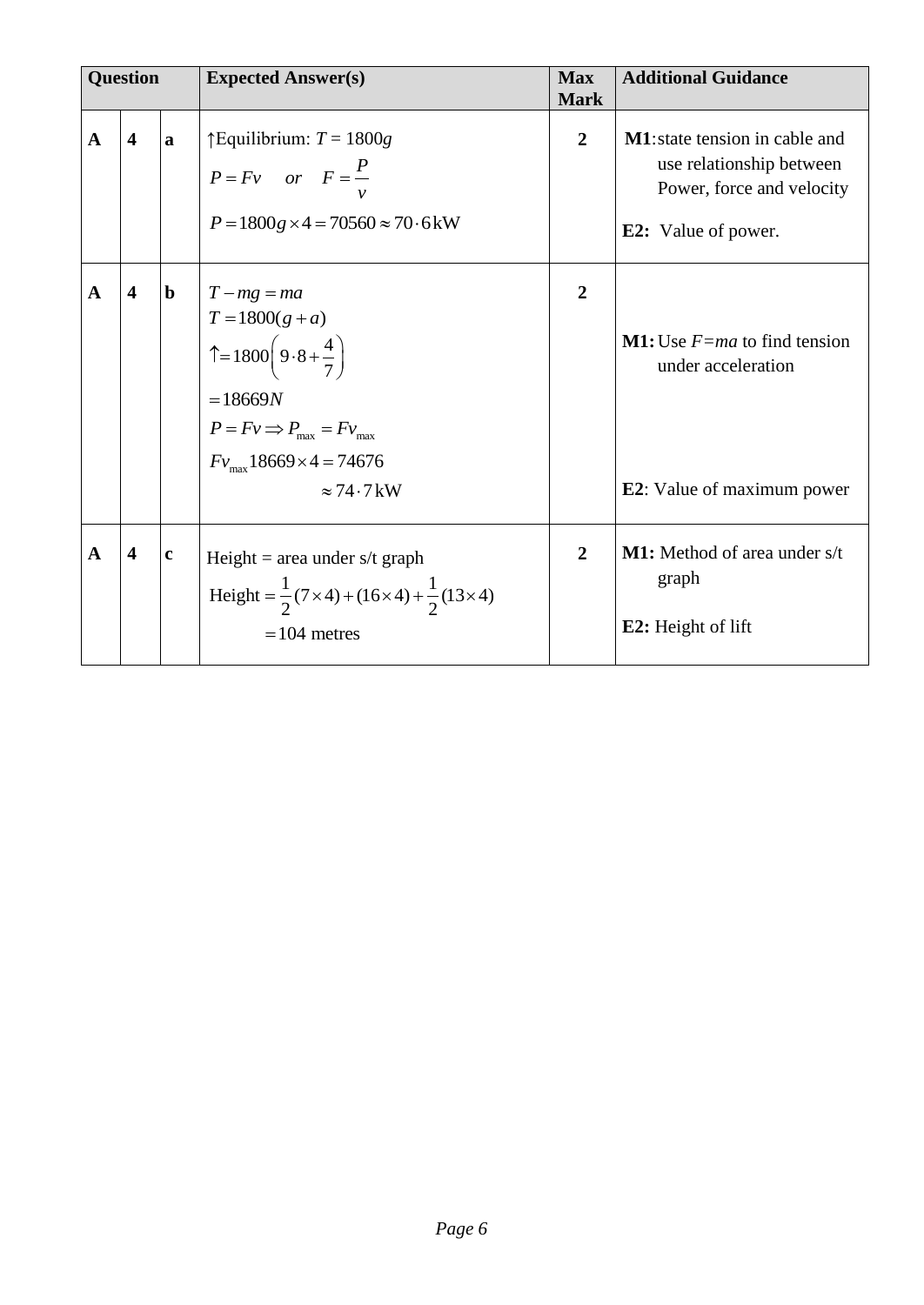| <b>Question</b> |              |   |             | <b>Expected Answer(s)</b><br><b>Max</b><br><b>Mark</b>                                                                                                                                                                                                                                                                             |                         | <b>Additional Guidance</b>                                                                                                                       |  |
|-----------------|--------------|---|-------------|------------------------------------------------------------------------------------------------------------------------------------------------------------------------------------------------------------------------------------------------------------------------------------------------------------------------------------|-------------------------|--------------------------------------------------------------------------------------------------------------------------------------------------|--|
|                 | $\mathbf{A}$ | 5 |             | $\frac{GMm_B}{r^2} = \frac{m_B v_B^2}{r} \Rightarrow GM = rv_B^2$<br>$\frac{GMm_c}{(2r)^2} = \frac{m_c v_c^2}{2r} \Rightarrow GM = 2rv_c^2$                                                                                                                                                                                        | $\overline{\mathbf{4}}$ | M1: Use of inverse Square Law<br>of Gravitation for both<br>orbits.                                                                              |  |
|                 |              |   |             | $\frac{v_B^2}{v^2} = 2 \Longrightarrow v_B^2 = 2v_c^2$<br>$v_{\scriptscriptstyle R} = \sqrt{2}v_{\scriptscriptstyle C}$                                                                                                                                                                                                            |                         | <b>E2</b> : Equating expressions for<br>GM and manipulation for<br>answer                                                                        |  |
|                 |              |   |             | $v_B = r\omega_B$ $v_C = 2r\omega_C$<br>$v_B = \sqrt{2}v_c$<br>$r\omega_{B} = \sqrt{2} \times 2r\omega_{C}$<br>$\omega_{\scriptscriptstyle R} = 2\sqrt{2}\omega_{\scriptscriptstyle C}$                                                                                                                                            |                         | <b>M3:</b> relationship between linear<br>and angular momentum<br><b>E4</b> : Manipulation to give<br>$\omega_{\rm B} = 2\sqrt{2}\omega_{\rm C}$ |  |
|                 | $\mathbf{A}$ | 5 | $\mathbf b$ | $P_B = \frac{2\pi}{\omega_B} = n \Rightarrow \omega_B = \frac{2\pi}{n}$<br>$\omega_{\scriptscriptstyle R} = 2\sqrt{2}\omega_{\scriptscriptstyle C}$<br>$\frac{2\pi}{n} = 2\sqrt{2}\omega_c \Rightarrow \omega_c = \frac{\pi}{n\sqrt{2}}$<br>$P_c = \frac{2\pi}{\omega_c} = \frac{2\pi}{\frac{\pi}{n_s\sqrt{2}}} = 2\sqrt{2}n$ days | $\overline{2}$          | M1: Relationship between<br>period and angular<br>velocity with substitution<br><b>E2</b> : Calculation of period for<br>Casper                  |  |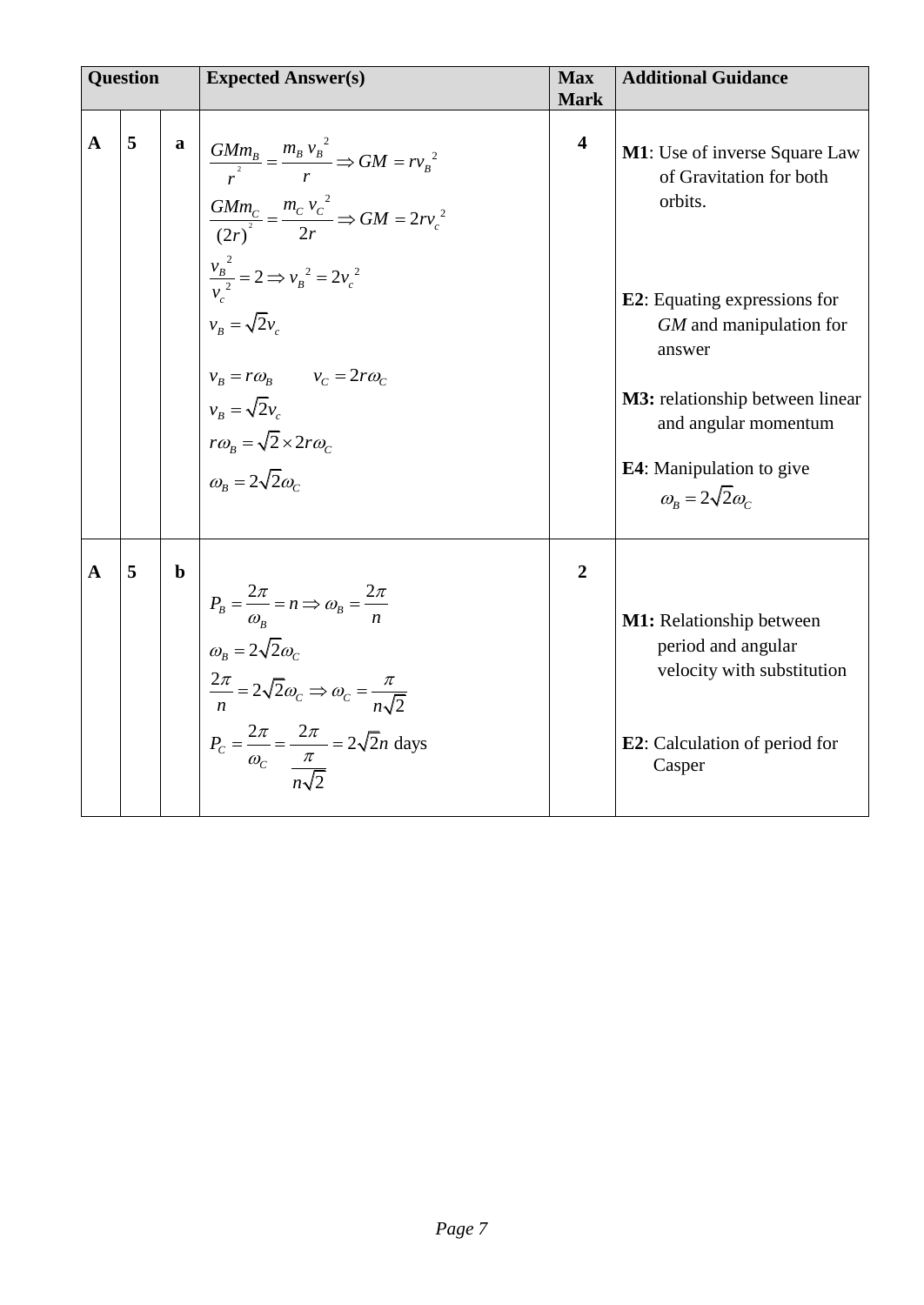| <b>Question</b> |   |             | <b>Expected Answer(s)</b>                                                                                                                                                                                                                          | <b>Max</b><br><b>Mark</b> | <b>Additional Guidance</b>                                                                                                                    |
|-----------------|---|-------------|----------------------------------------------------------------------------------------------------------------------------------------------------------------------------------------------------------------------------------------------------|---------------------------|-----------------------------------------------------------------------------------------------------------------------------------------------|
| $\mathbf{A}$    | 6 | a           | At P: $E_p = mgh = 60g \times 4 \cos 30^\circ$<br>$E_K = 0$<br>$E_p = 0$<br>At release: $E_K = \frac{1}{2}(60)v^2$<br>Conservation of energy:<br>$30v^2 = 60g \times 4\cos 30^\circ$<br>$v = 8.24$ ms <sup>-1</sup>                                | $\overline{\mathbf{4}}$   | M1: Energy considered with<br>expressions for PE and<br>KE at P<br><b>E2:</b> Equating energy at<br>release and calculating<br>value of $\nu$ |
|                 |   |             | Motion in a circle<br>$F = ma = \frac{mv^2}{r}$<br>: $T - 60g \cos 30^\circ = \frac{60(8.24)^2}{4}$<br>$T = 90\sqrt{3}g = 1528N \approx 1530N$                                                                                                     |                           | <b>M3:</b> Motion in a circle with<br>correct force<br><b>E4:</b> Calculation of $T$                                                          |
| A               | 6 | $\mathbf b$ | Motion under gravity:<br>$v^2 = u^2 + 2as$<br>$s = h$<br>$0 = (8.24 \sin 30^\circ)^2 - 2gh$<br>$\boldsymbol{t}$<br>$u = 8.24 \sin 30^{\circ}$ $h = 0.866 = \frac{\sqrt{3}}{2}$<br>$v = 0$<br>$a = -9.8$<br><b>Alternative for final four marks</b> | $\overline{2}$            | M1: Consideration of stuva<br>with correct substitution<br><b>E2:</b> Value of $h$                                                            |
|                 |   |             | $\frac{1}{2}mv^2 = mgh \Rightarrow \frac{1}{2}v^2 = gh$<br>$h = \frac{v^2}{2g}$ $\Rightarrow h = \frac{(8.24 \sin 30)^2}{2g}$<br>$h = 0.866$ m                                                                                                     |                           | <b>M1:</b> Conservation of energy<br><b>E2:</b> Expression for $h$<br>$M3+E4$ : Value of h                                                    |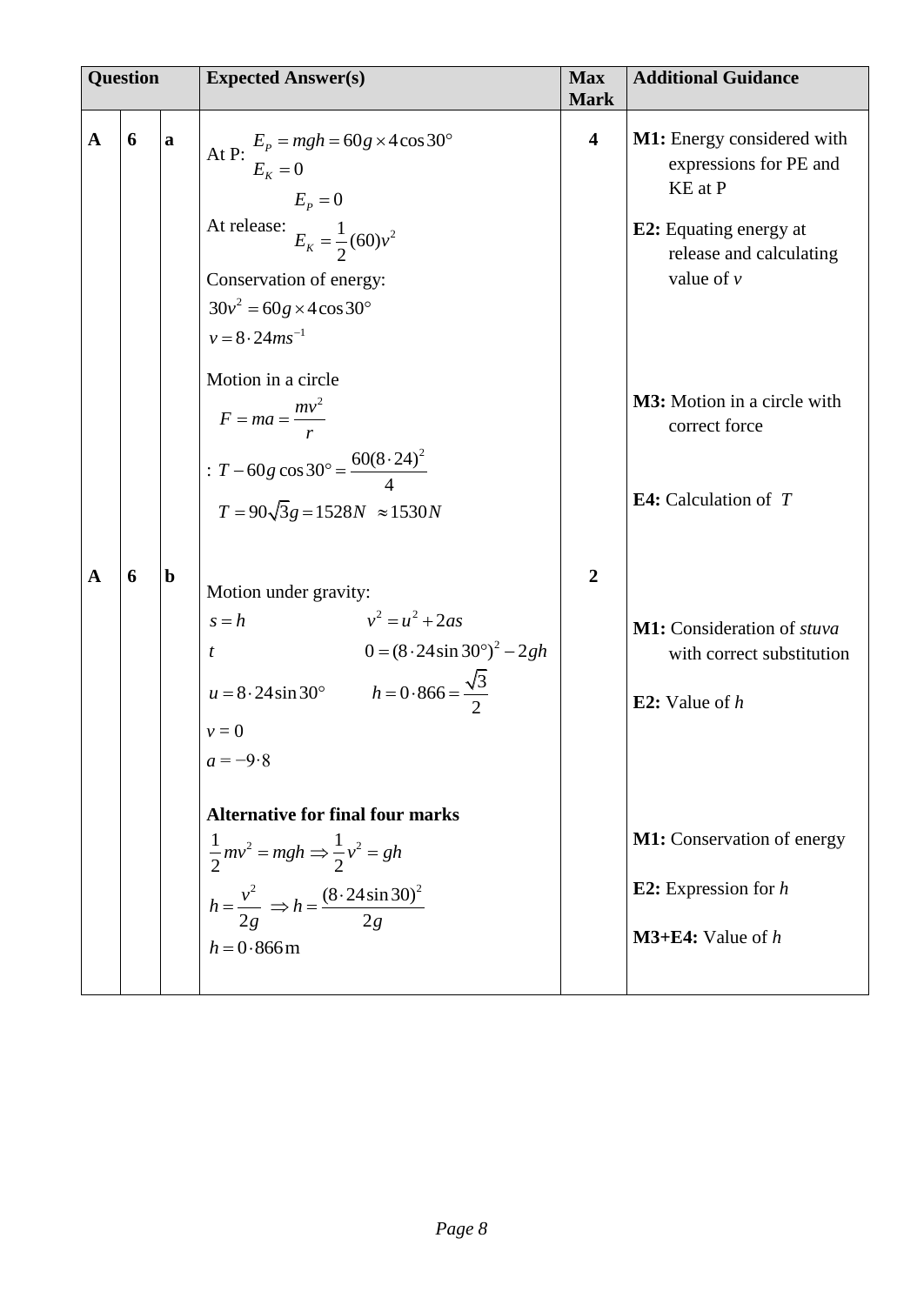| <b>Question</b> |                | <b>Expected Answer(s)</b>                                                                                                                                                                                                                                                                                                                                                                                                                                                                                                     | <b>Max</b><br><b>Mark</b> | <b>Additional Guidance</b>                                                                                                                                                                                                                                                                      |  |
|-----------------|----------------|-------------------------------------------------------------------------------------------------------------------------------------------------------------------------------------------------------------------------------------------------------------------------------------------------------------------------------------------------------------------------------------------------------------------------------------------------------------------------------------------------------------------------------|---------------------------|-------------------------------------------------------------------------------------------------------------------------------------------------------------------------------------------------------------------------------------------------------------------------------------------------|--|
| $\mathbf A$     | $\overline{7}$ | After <i>t</i> hours:<br>$r_F = \begin{pmatrix} 4t \\ 20t \end{pmatrix}$ $r_D = \begin{pmatrix} -3t \\ k-4t \end{pmatrix}$                                                                                                                                                                                                                                                                                                                                                                                                    | 6                         | <b>M1:</b> Interpretation of data to<br>give position vectors<br>after time t                                                                                                                                                                                                                   |  |
|                 |                | $ r_r - r_r ^2 = (7t)^2 + (24t - k)^2 = 625t^2 - 48kt + k^2$                                                                                                                                                                                                                                                                                                                                                                                                                                                                  |                           | <b>E2:</b> Both position vectors<br>correct                                                                                                                                                                                                                                                     |  |
|                 |                | $\frac{d}{dt}$ $(\left r_{Y}-r_{T}\right ^{2}=1250t^{2}-48k)$<br>At min dist:                                                                                                                                                                                                                                                                                                                                                                                                                                                 |                           | <b>M3:</b> Expression for [square]<br>of] the distance apart                                                                                                                                                                                                                                    |  |
|                 |                | $rac{d}{dt}$ $(\left r_r - r_r\right ^2 = 0 \Rightarrow k = \frac{1250t}{48} = \frac{625t}{24}$<br>$\left  r_F - r_D \right ^2 = 625t^2 - 48 \times \frac{625t^2}{24} + \left( \frac{625t}{24} \right)^2 = 53t^2$                                                                                                                                                                                                                                                                                                             |                           | M4: Method of differentiation<br>to find minimum distance                                                                                                                                                                                                                                       |  |
|                 |                | Min dist = $4.2km$                                                                                                                                                                                                                                                                                                                                                                                                                                                                                                            |                           | <b>E5:</b> Evaluation of time                                                                                                                                                                                                                                                                   |  |
|                 |                | $53t^2 = 4 \cdot 2^2 \implies t = 0.577$ hours = 35 minutes<br>Closest at 3:35pm                                                                                                                                                                                                                                                                                                                                                                                                                                              |                           | <b>E6:</b> Evaluation of $k$                                                                                                                                                                                                                                                                    |  |
|                 |                | Original distance apart: $k = 15$ km                                                                                                                                                                                                                                                                                                                                                                                                                                                                                          |                           |                                                                                                                                                                                                                                                                                                 |  |
|                 |                | Alternative solution for using dot product of vectors:<br>$\begin{pmatrix} 7 \\ x \end{pmatrix}$ $v_T = \begin{pmatrix} 7 \\ 24 \end{pmatrix}$<br>$r_r = \begin{pmatrix} 7t \\ 24t - k \end{pmatrix}$<br>$V_r V_r \cdot r_T = \begin{pmatrix} 7 \\ 24 \end{pmatrix} \cdot \begin{pmatrix} 7t \\ 24t - k \end{pmatrix} = 49t + 576t - 24k$<br>$49t + 576t - 24k = 0 \Rightarrow k = \frac{625t}{24}$<br>$r_r r_T = \left(\frac{7t}{24t - \frac{625t}{24}}\right) \Longrightarrow  r_r r_T ^2 = 53t^2$<br>$53t^2 = 4 \cdot 2^2$ |                           | <b>M1:</b> Find relative velocity<br>vector<br><b>M2:</b> Find relative position<br>vector<br><b>M3:</b> for closest approach dot<br>product of relative<br>position and relative<br>velocity vectors = $0$<br><b>E4:</b> Relationship between $k$<br>and $t$<br><b>E5</b> : Evaluation of time |  |
|                 |                | $t = 0.577$ hours = 35 minutes                                                                                                                                                                                                                                                                                                                                                                                                                                                                                                |                           |                                                                                                                                                                                                                                                                                                 |  |
|                 |                | Closest at 3:35pm<br>Original distance apart: $k = 15$ km                                                                                                                                                                                                                                                                                                                                                                                                                                                                     |                           | <b>E6:</b> Evaluation of $k$                                                                                                                                                                                                                                                                    |  |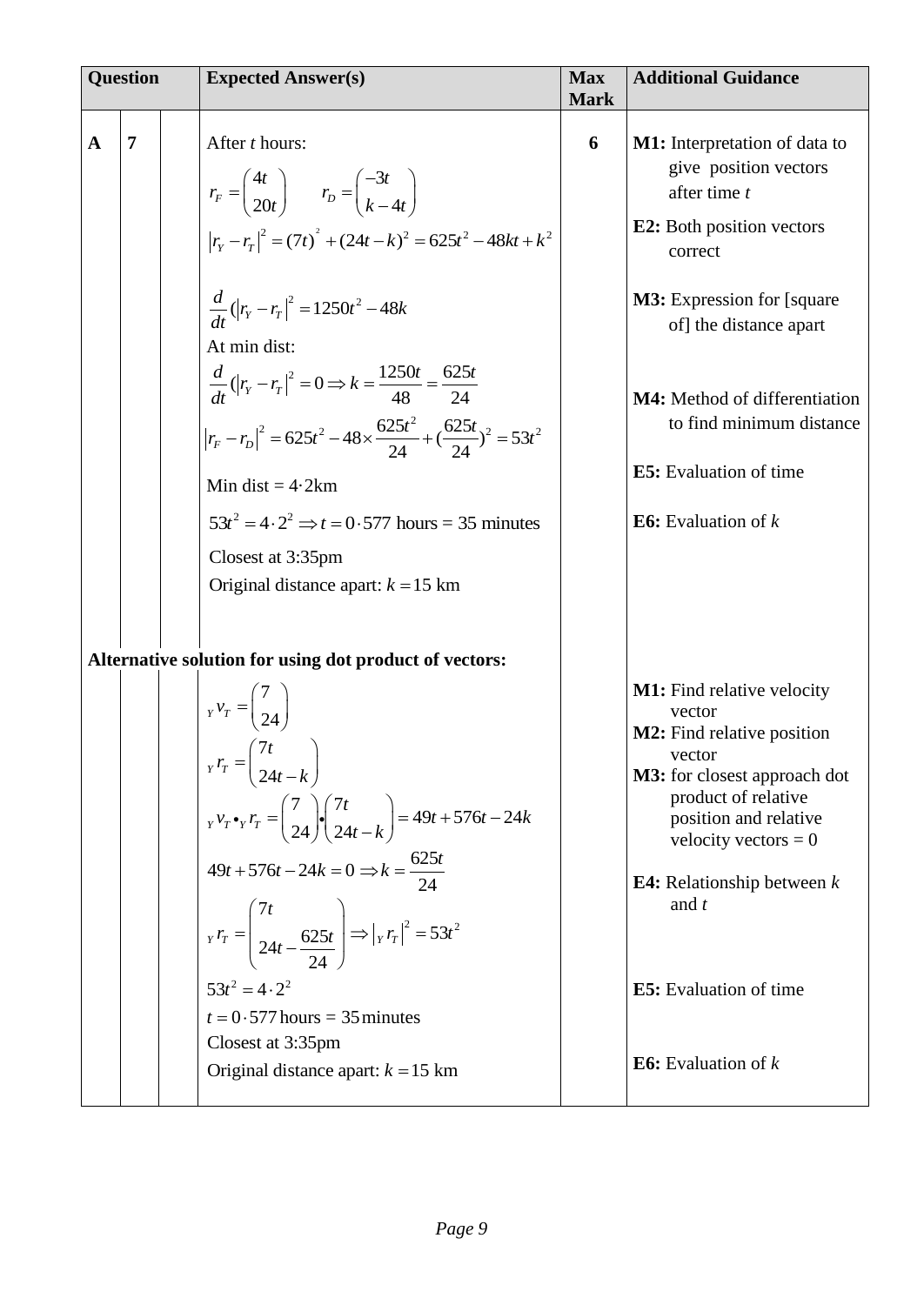| <b>Question</b> |                | <b>Expected Answer(s)</b><br><b>Max</b>                                                                                                                                                                    |             | <b>Additional Guidance</b>                                                                                                           |
|-----------------|----------------|------------------------------------------------------------------------------------------------------------------------------------------------------------------------------------------------------------|-------------|--------------------------------------------------------------------------------------------------------------------------------------|
| $\mathbf{A}$    | $\overline{7}$ | (cont)<br><b>Alternative Solution 2: Using trigonometry</b><br>$v_T$                                                                                                                                       | <b>Mark</b> | M1: Interpret information to<br>construct diagram to<br>bring yacht/trawler to<br>rest<br>M2: Closest when<br>perpendicular - marked |
|                 |                | (Closest<br>point)<br>$v_{Y}$                                                                                                                                                                              |             | on diagram                                                                                                                           |
|                 |                | $v_Y v_T = v_Y - v_T = \begin{pmatrix} 7 \\ 24 \end{pmatrix}$<br>$\tan \alpha = \frac{7}{24}$ and $ _Y v_T   = 25$ $Y C = 25$<br>Using $\triangle YTC$ tan $\alpha = \frac{4 \cdot 2}{25t} = \frac{7}{24}$ |             | <b>E3:</b> Find relative velocity<br>components to find value<br>$\int_0^{\infty}$<br>E4: Establish non-vector<br>detail             |
|                 |                | $t = 0.577$ hours = 35 minutes<br>Closest at 3:35pm                                                                                                                                                        |             | M5: Evaluation of time                                                                                                               |
|                 |                | Original distance apart: $k = 15$ km                                                                                                                                                                       |             | <b>E6:</b> Evaluation of $k$                                                                                                         |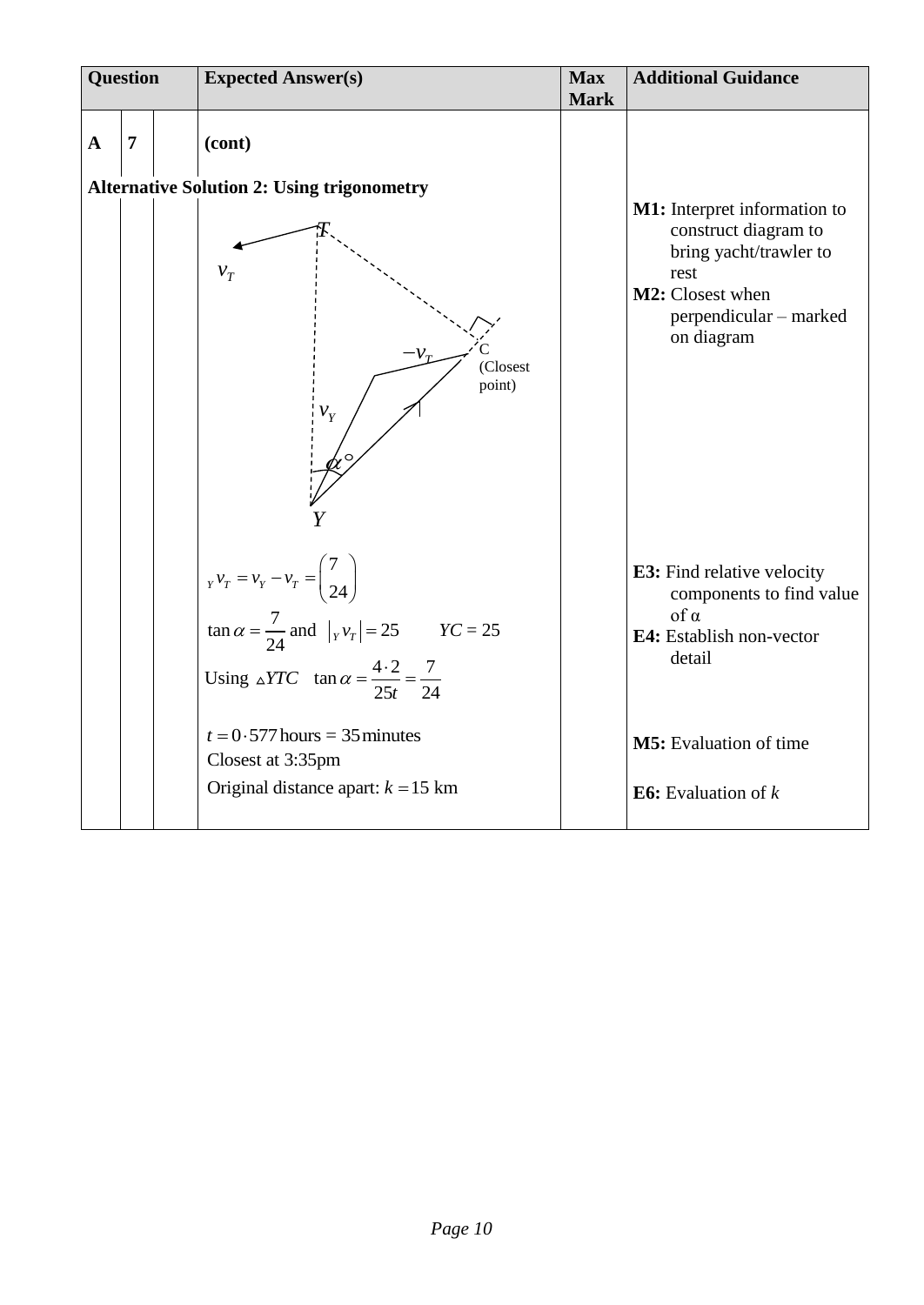| <b>Question</b> |   |             | <b>Expected Answer(s)</b>                                                                              | <b>Max</b><br><b>Mark</b> | <b>Additional Guidance</b>                                      |
|-----------------|---|-------------|--------------------------------------------------------------------------------------------------------|---------------------------|-----------------------------------------------------------------|
| $\mathbf A$     | 8 | $\mathbf a$ | $mg - mv^2 = mv \frac{dv}{dx}$                                                                         | 5                         | <b>M1:</b> Use of $F$ =ma                                       |
|                 |   |             | $3g-0.75v^2=3v\frac{dv}{dx}$<br>$g-0.25v^2=v\frac{dv}{dx}$<br>$\int dx = \int \frac{v}{g(0.25v^2)} dv$ |                           | <b>E2:</b> Simplification and method<br>of separating variables |
|                 |   |             | $x = -2ln g - 0.25v^2  + c$                                                                            |                           | <b>E3</b> : Correct integration                                 |
|                 |   |             | $x=0, v=0 \rightarrow c=2ln g$<br>$\therefore x = -2ln g - 0.25v^2  + 2lng$                            |                           | <b>M4:</b> Substitution to find value<br>of $c$ or use limits   |
|                 |   |             | $x = 2ln \left  \frac{g}{g - 0.25v^2} \right $                                                         |                           |                                                                 |
|                 |   |             | $v = 5: x = 2ln \left  \frac{g}{g - 6.25} \right  = 2.03$ metres                                       |                           | <b>E5:</b> Substitution for $v$ to give<br>displacement         |
|                 |   |             | Alternative for marks 3, 4 and 5:                                                                      |                           |                                                                 |
|                 |   |             | $[x]_0^x = \left[-2ln g - 0.25v^2 \right]_0^5$<br>$x = -2ln g - 6 \cdot 25  + 2lng$                    |                           | <b>M3:</b> use of definite integration<br>with correct limits.  |
|                 |   |             | $x = 2ln\left \frac{g}{g-6.25}\right $                                                                 |                           | E4: Simplification of log term                                  |
|                 |   |             | $x = 2ln\left \frac{g}{g-6\cdot 25}\right  = 2.03$ metres                                              |                           | E5: Evaluation of<br>displacement                               |
|                 |   |             | <b>Note:</b> $3g - 0.75v^2 = 3\frac{dv}{dt}$ 1 <sup>st</sup> mark awarded                              |                           |                                                                 |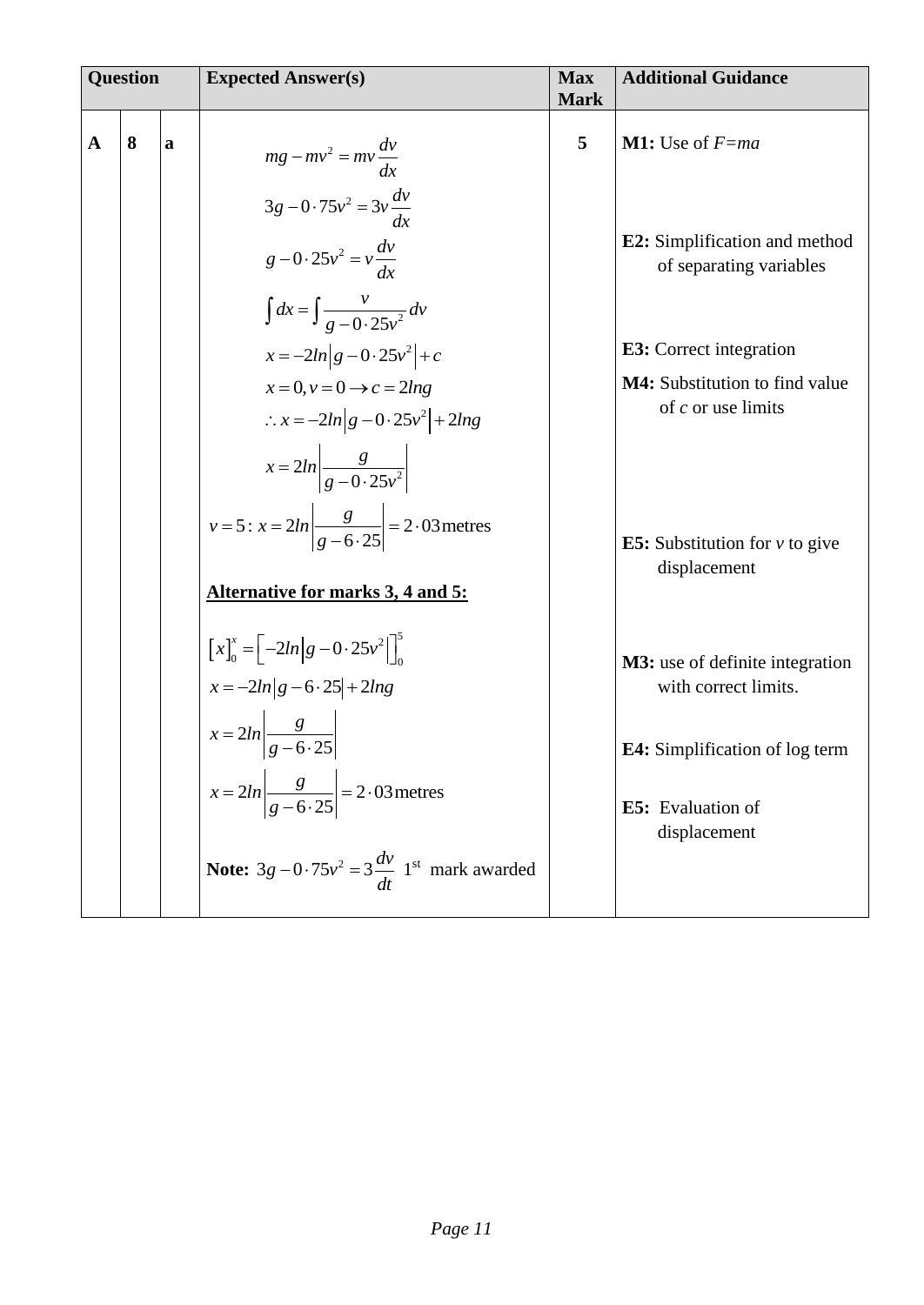| <b>Question</b> |   |             | <b>Expected Answer(s)</b>                                                                                                                                                                                                                                                                                                                                                                                                                                                                                          |                  | <b>Additional Guidance</b>                                                                                                                                                                                                                                                                                                                                   |
|-----------------|---|-------------|--------------------------------------------------------------------------------------------------------------------------------------------------------------------------------------------------------------------------------------------------------------------------------------------------------------------------------------------------------------------------------------------------------------------------------------------------------------------------------------------------------------------|------------------|--------------------------------------------------------------------------------------------------------------------------------------------------------------------------------------------------------------------------------------------------------------------------------------------------------------------------------------------------------------|
| A               | 8 | $\mathbf b$ | Work done = $\int_0^a$ <b>F</b> .vdt<br>$a = 2t i \rightarrow v = t^2 i + c$<br>$t=0, v=0 \rightarrow v=t^2$ i<br>$\mathbf{F} = m\mathbf{a} \rightarrow \mathbf{F} = 10t\,\mathbf{i}$<br>Work done = $\int_0^a F \cdot v dt = \int_0^a 10t^3 dt = \frac{5a^4}{2}$<br>Work done by $P =$ change in energy:<br>$mgh - \frac{1}{2}mv^2 = 3g(2.03) - \frac{1}{2}(3)(5^2) = 22.2J$<br>$\int_{0}^{1} 10t^3 dt = 22 \cdot 2$<br>$\rightarrow \left[\frac{5t^4}{2}\right]_0^T = \frac{5t^4}{2} = 22.2$<br>$a=1.73$ seconds | <b>Mark</b><br>5 | <b>M1:</b> Statement for work done<br>by a variable force and<br>integration to find<br>expression for $v$ .<br><b>M2:</b> Use of $F = ma$ and<br>expression for work done<br><b>M3:</b> Equivalence of work and<br>change in energy with<br>substitution<br><b>E4:</b> Evaluation of change of<br>energy<br><b>E5:</b> Equating answers and<br>evaluating a |
|                 |   |             |                                                                                                                                                                                                                                                                                                                                                                                                                                                                                                                    |                  |                                                                                                                                                                                                                                                                                                                                                              |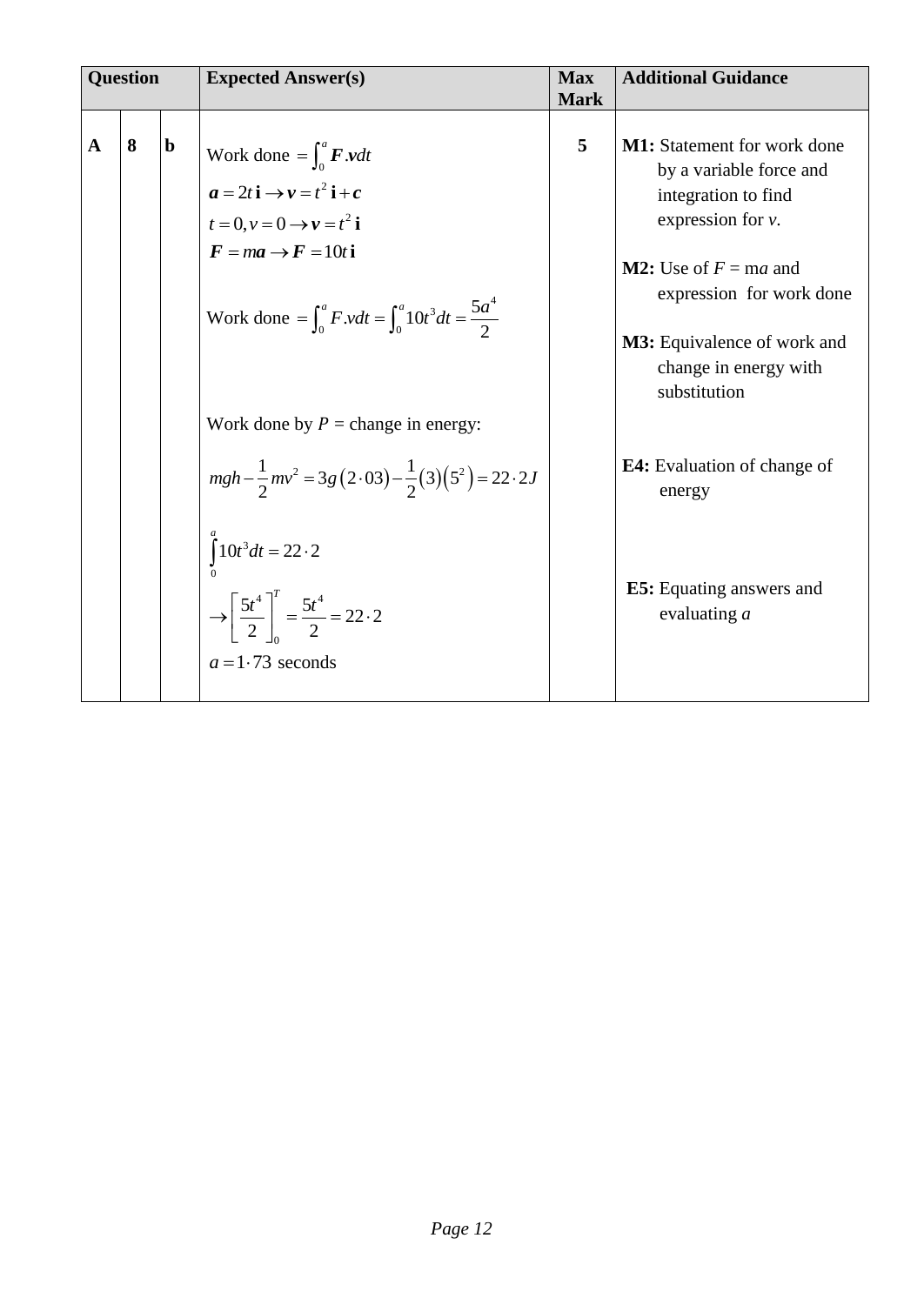| <b>Question</b> |                  |             | <b>Expected Answer(s)</b>                                                                                                                                                                                                                                                                                                                                                                                                                        | <b>Max</b><br><b>Mark</b> | <b>Additional Guidance</b>                                                                                                                                      |
|-----------------|------------------|-------------|--------------------------------------------------------------------------------------------------------------------------------------------------------------------------------------------------------------------------------------------------------------------------------------------------------------------------------------------------------------------------------------------------------------------------------------------------|---------------------------|-----------------------------------------------------------------------------------------------------------------------------------------------------------------|
| $\mathbf{A}$    | $\boldsymbol{9}$ | $a \quad i$ | $A$ :<br>$F = ma$<br>$0.03g \sin 30^\circ - T = 0.03a$ (i)<br>$B: \nearrow$ Equilibrium<br>$R_B = 0.02g\cos 30^\circ = 0.170$<br>$\searrow$ F = ma<br>$0.02g \sin 30^\circ + T - 0.5R_{R} = 0.02a$ (ii)<br>Equating expressions for $T$ :<br>$0.03g \sin 30^{\circ} - 0.03a = 0.02a + 0.085 - 0.02g \sin 30^{\circ}$<br>$0.05g \sin 30^\circ - 0.085 = 0.05a$<br>$a = 3 \cdot 2ms^{-2}$<br>$T = 0.03g \sin 30^{\circ} - 0.03(3.2)$<br>$T=0.051N$ | $\overline{\mathbf{4}}$   | <b>M1:</b> Consider A and B<br>separately with<br>equations for<br>equilibrium and<br>motion<br><b>E2:</b> Correct equations<br>E3: Acceleration<br>E4: Tension |
| $\mathbf{A}$    | 9                | a ii        | Motion down slope for $0.25m$<br>$v^2 = u^2 + 2as$<br>$v^2 = 2(3 \cdot 2)(0 \cdot 25)$<br>$v = 1.265$ ms <sup>-1</sup><br>After string breaks:                                                                                                                                                                                                                                                                                                   |                           | M1: Use of constant<br>acceleration<br>equations with<br>substitution<br><b>E2</b> : Value of $v$                                                               |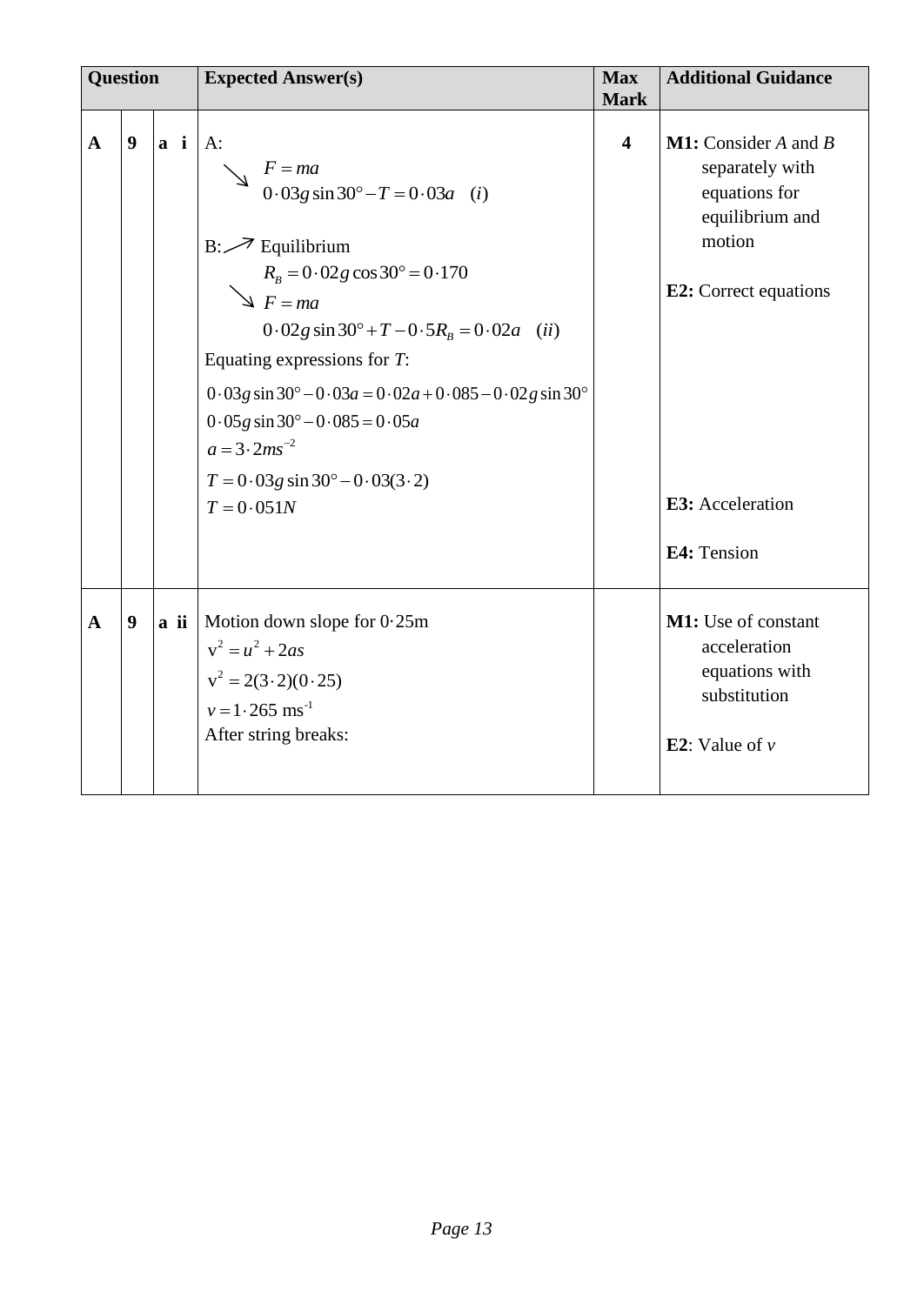| <b>Question</b> |                  |             | <b>Expected Answer(s)</b>                                                                                                                                                                                                                      | <b>Max</b><br><b>Mark</b> | <b>Additional Guidance</b>                                                                 |
|-----------------|------------------|-------------|------------------------------------------------------------------------------------------------------------------------------------------------------------------------------------------------------------------------------------------------|---------------------------|--------------------------------------------------------------------------------------------|
| $\mathbf{A}$    | $\boldsymbol{9}$ | $\mathbf b$ | A:<br>$0.03g \sin 30^\circ = 0.03a$<br>$a = 4.9$ ms <sup>-2</sup><br>$s = ut + \frac{1}{2}at^2$<br>$1.75 = 1.265t + 2.45t^2$<br>$2.45t^2+1.265t-1.75=0$<br>$t = 0.626$                                                                         | $\overline{\mathbf{4}}$   | <b>M1:</b> Consider $A$ and $B$<br>with correct<br>distances travelled<br>E2: Time for $A$ |
|                 |                  |             | $\mathbf{B}$ :<br>$0.02g \sin 30^\circ - 0.5R_B = 0.02a$<br>$a = 0.656$ ms <sup>-2</sup><br>$s = ut + \frac{1}{2}at^2$<br>$2 = 1.265t + 0.325t^2$<br>$0.325t^2 + 1.265t - 2 = 0$<br>$t = 1.207$<br>Time interval: $1.207 - 0.626 = 0.581$ secs |                           | E3: Time for $B$<br>E4: Time interval                                                      |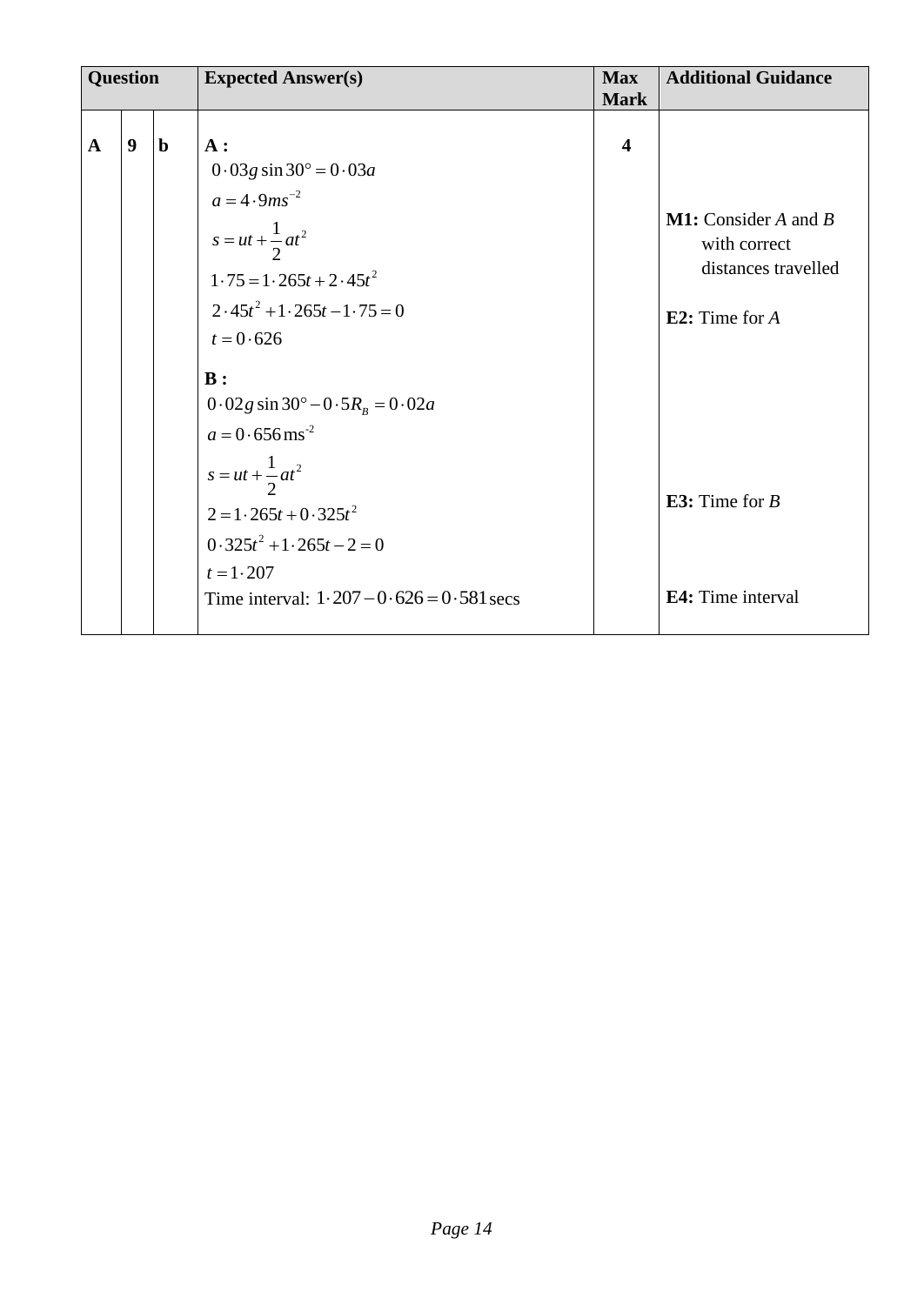| <b>Question</b> |    | <b>Expected Answer(s)</b>                                                                                                                                                                                                                                                                                                                                                                     | <b>Max</b><br><b>Mark</b> | <b>Additional Guidance</b>                                                                                                                                                                                              |  |
|-----------------|----|-----------------------------------------------------------------------------------------------------------------------------------------------------------------------------------------------------------------------------------------------------------------------------------------------------------------------------------------------------------------------------------------------|---------------------------|-------------------------------------------------------------------------------------------------------------------------------------------------------------------------------------------------------------------------|--|
| $\mathbf{A}$    | 10 | <b>a</b> $T_{PS} = \frac{\lambda x_{PS}}{l} = \frac{mgx_{PS}}{l}$<br>$T_{QS} = \frac{\lambda x_{QS}}{I} = \frac{3mgx_{QS}}{I}$<br>In equilibrium: $T_{PS} = T_{OS}$<br>$\frac{mgx_{PS}}{I} = \frac{3mgx_{QS}}{I} \Rightarrow x_{PS} = 3x_{QS}$<br>$x_{PS} + x_{QS} = l$<br>$x_{PS}$ + $\frac{1}{3}x_{PS}$ = $l \Rightarrow x_{PS}$ = $\frac{3l}{4}$<br>$PS = l + \frac{3l}{4} = \frac{7l}{4}$ | 4                         | <b>M1:</b> Use of Hooke's law to<br>state tensions in both<br>springs<br>M2: Equilibrium and equating<br>tensions<br><b>E3:</b> Establish relationship<br>between extensions<br><b>E4:</b> State the distance <i>PS</i> |  |
| $\mathbf A$     | 10 | $\mathbf b$ <b>i</b> After further extension:<br>$T_{PS} = \frac{\lambda x_{PS}}{I} = \frac{mg\left(\frac{3l}{4} - x\right)}{I}$<br>$T_{QS} = \frac{\lambda x_{QS}}{I} = \frac{3mg\left(\frac{l}{4} + x\right)}{I}$<br>Using $\leftarrow$ F = ma<br>$T_{PS} - T_{QS} = ma$                                                                                                                    | 4                         | <b>M1</b> : State new tensions in each<br>spring<br><b>M2:</b> use of $F = ma$                                                                                                                                          |  |
|                 |    | $\frac{mg\left(\frac{3l}{4}-x\right)}{l} - \frac{3mg\left(\frac{l}{4}+x\right)}{l} = mx$<br>$\int \frac{1}{x} = \frac{-4g}{l} x \Rightarrow$ SHM $\omega^2 = \frac{4g}{l}$                                                                                                                                                                                                                    |                           | <b>E3:</b> Correct equation<br><b>E4:</b> Complete prove SHM and<br>state value of $\omega$                                                                                                                             |  |
| $\mathbf{A}$    | 10 | <b>b</b> ii<br>$v_{\text{max}} = \omega a = \sqrt{\frac{4g}{l}} \times l = 2\sqrt{gl}$<br>$\Rightarrow k = 2$                                                                                                                                                                                                                                                                                 | $\overline{2}$            | <b>M1:</b> Equation for max velocity<br>with substitution<br><b>E2:</b> state value of $k$                                                                                                                              |  |

[*END OF SECTION A*]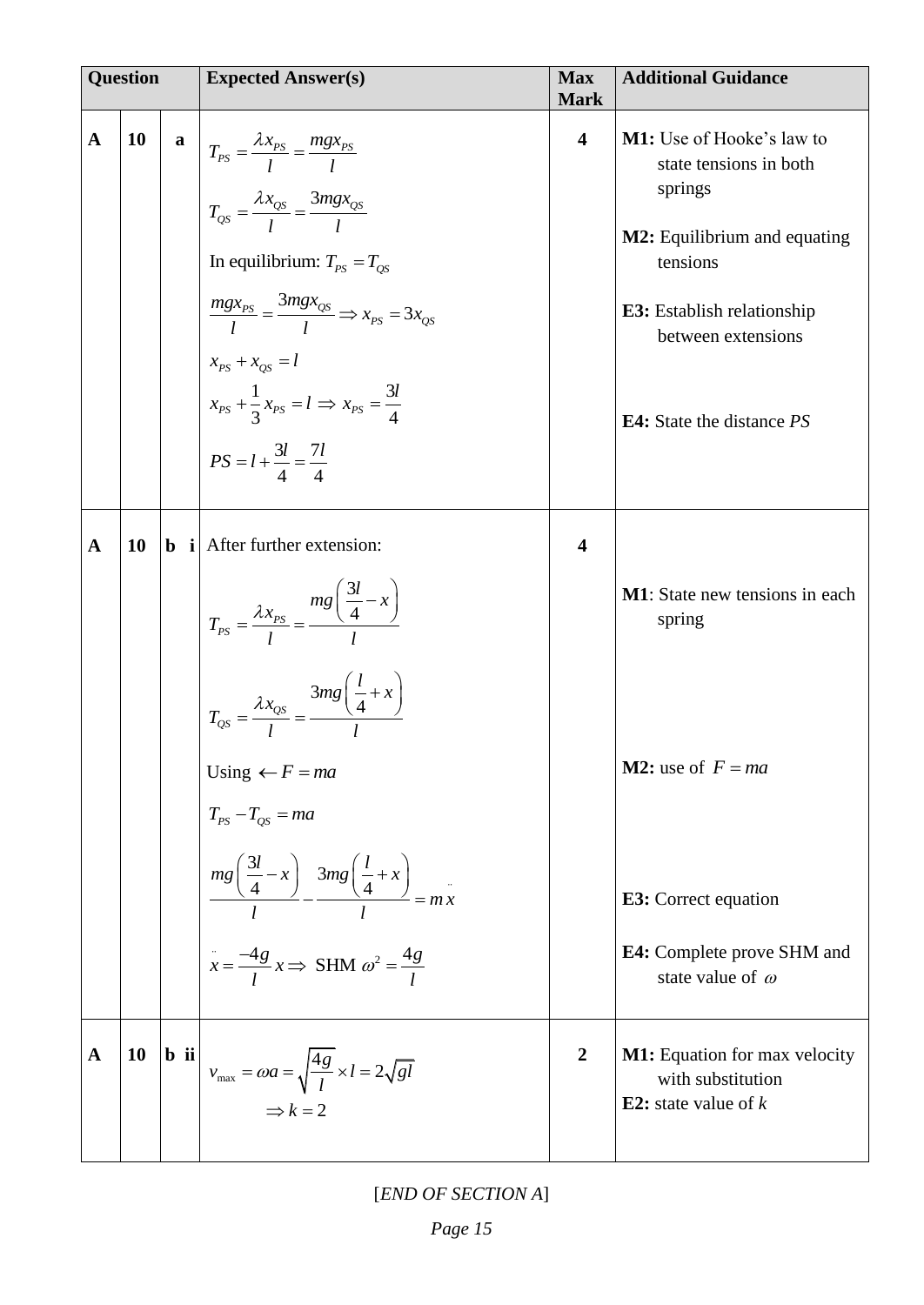### **Section B (Mathematics for Applied Mathematics)**

| <b>Question</b> |              |  | <b>Expected Answer(s)</b>                                                                                                                                                                                   | <b>Max</b><br><b>Mark</b> | <b>Additional Guidance</b>                                                             |
|-----------------|--------------|--|-------------------------------------------------------------------------------------------------------------------------------------------------------------------------------------------------------------|---------------------------|----------------------------------------------------------------------------------------|
| B               | $\mathbf{1}$ |  | $y = e^{5x} \tan 2x$                                                                                                                                                                                        | $\overline{\mathbf{3}}$   |                                                                                        |
|                 |              |  | $\frac{dy}{dx} = e^{5x} \cdot \frac{d}{dx} (\tan 2x) + \tan 2x \cdot \frac{d}{dx} (e^{5x})$                                                                                                                 |                           | 1: form of product rule                                                                |
|                 |              |  | $=e^{5x}$ .2 sec <sup>2</sup> 2x + tan 2x.5 $e^{5x}$<br>$= e^{5x} (2 \sec^2 2x + 5 \tan 2x)$                                                                                                                |                           | 1: one derivative correct<br>1: other derivative correct<br>(Factorisation not needed) |
| B               |              |  | $A^{2} = \begin{pmatrix} 3 & -5 \\ 1 & -1 \end{pmatrix} \begin{pmatrix} 3 & -5 \\ 1 & -1 \end{pmatrix} = \begin{pmatrix} 4 & -10 \\ 2 & -4 \end{pmatrix}$<br>det $A^2 = (4 \times -4) - (2 \times -10) = 4$ | $\boldsymbol{2}$          | 1: Matrix $A^2$ correct                                                                |
|                 |              |  | Since det $A^2 \neq 0$ , inverse of $A^2$ exists                                                                                                                                                            |                           | 1: correct reason stated                                                               |
| B               |              |  | $A^2B = \begin{pmatrix} 4 & 6 \\ 2 & -2 \end{pmatrix}$                                                                                                                                                      | 3                         |                                                                                        |
|                 |              |  | Inverse of $A^2 = \frac{1}{4} \begin{pmatrix} -4 & 10 \\ -2 & 4 \end{pmatrix}$                                                                                                                              |                           | 1: Statement of inverse $A^2$                                                          |
|                 |              |  | Pre-multiply by $(A^2)^{-1}$                                                                                                                                                                                |                           |                                                                                        |
|                 |              |  | $IB = \frac{1}{4} \begin{pmatrix} -4 & 10 \\ -2 & 4 \end{pmatrix} \begin{pmatrix} 4 & 6 \\ 2 & -2 \end{pmatrix}$                                                                                            |                           | 1: multiplying both sides<br>by $(A^2)^{-1}$                                           |
|                 |              |  | $B = \begin{pmatrix} 1 & -11 \\ 0 & -5 \end{pmatrix}$                                                                                                                                                       |                           | 1: matrix $B$                                                                          |
|                 |              |  | <b>ALTERNATIVE SOLUTION</b>                                                                                                                                                                                 |                           |                                                                                        |
|                 |              |  | Let $B = \begin{pmatrix} a & b \\ c & d \end{pmatrix}$                                                                                                                                                      |                           |                                                                                        |
|                 |              |  | $A^2B = \begin{pmatrix} 4 & -10 \\ 2 & -4 \end{pmatrix} \begin{pmatrix} a & b \\ c & d \end{pmatrix} = \begin{pmatrix} 4 & 6 \\ 2 & -2 \end{pmatrix}$                                                       |                           |                                                                                        |
|                 |              |  | $4a - 10c = 4$ $4b - 10d = 6$<br>$2a-4c=2$ $2b-4d=-2$                                                                                                                                                       |                           | 1: Simultaneous equations                                                              |
|                 |              |  | $b = -11$<br>Hence,<br>$a=1$<br>$d = -5$<br>$c=0$                                                                                                                                                           |                           | 1: Two solutions<br>1: Remaining two solutions.                                        |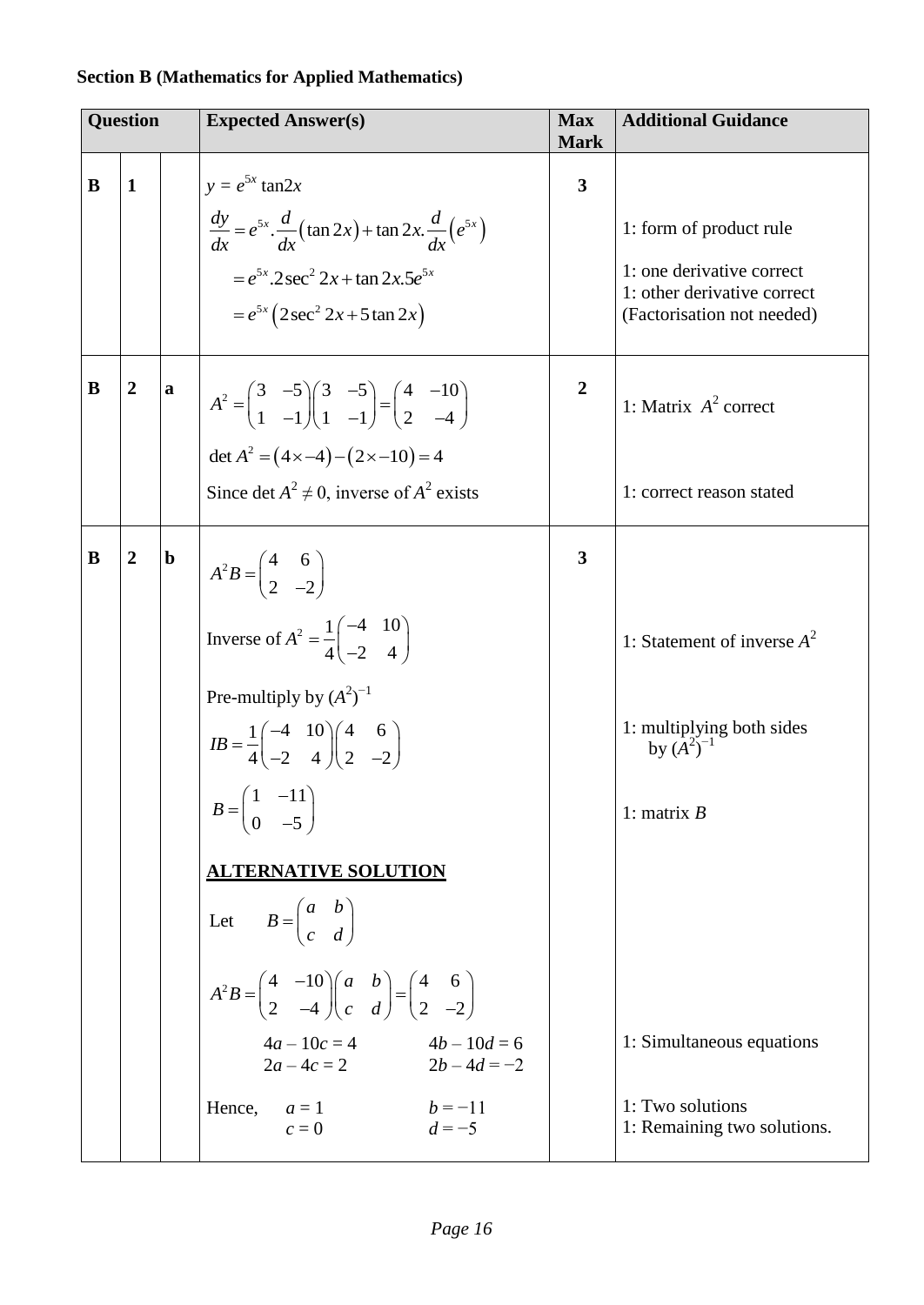| <b>Question</b> |                         | <b>Expected Answer(s)</b>                                                                                                                                                                                                                                                                                                                                                                                                                                                                                                                                 | <b>Max</b><br><b>Mark</b> | <b>Additional Guidance</b>                                                                                                                                                                   |
|-----------------|-------------------------|-----------------------------------------------------------------------------------------------------------------------------------------------------------------------------------------------------------------------------------------------------------------------------------------------------------------------------------------------------------------------------------------------------------------------------------------------------------------------------------------------------------------------------------------------------------|---------------------------|----------------------------------------------------------------------------------------------------------------------------------------------------------------------------------------------|
| B               | $\overline{\mathbf{3}}$ | $y = \frac{\sin x}{2 - \cos x}$<br>$\frac{dy}{dx} = \frac{(2-\cos x)\cdot \cos x - \sin x(\sin x)}{(2-\cos x)^2}$<br>$=\frac{2\cos x-\left(\cos^2 x+\sin^2 x\right)}{\left(2-\cos x\right)^2}$<br>$=\frac{2\cos x-1}{(2-\cos x)^2}$<br>For a S.P., $\frac{dy}{dx} = 0 \Leftrightarrow \frac{2\cos x - 1}{(2 - \cos x)^2} = 0$<br>$\Leftrightarrow 2\cos x - 1 = 0$<br>$\Leftrightarrow \cos x = \frac{1}{2}$<br>$x=\frac{\pi}{3}$<br>when $x = \frac{\pi}{3}$ , $y = \frac{\sin \frac{\pi}{3}}{\left(2 - \cos \frac{\pi}{3}\right)} = \frac{\sqrt{3}}{3}$ | 5                         | 1: form of quotient rule<br>with substitution or<br>product rule<br>1: derivative<br>1: Use of $\sin^2 x + \cos^2 x = 1$<br>to simplify expression<br>1: $x$ coordinate<br>$1: y$ coordinate |
| B               | $\overline{\mathbf{4}}$ | $\log_a 2 + \log_a 4 + \log_a 8 = 6 \log_a 2$<br>$\sum \log_a 2^r = \log_a 2 + \log_a 2^2 + \log_a 2^3 +  + \log_a 2^{100}$<br>$=\log_a 2(1+2+3++100)$<br>$=\log_a 2\left(\frac{100(101)}{2}\right)$<br>$= 5050 \log_a 2$                                                                                                                                                                                                                                                                                                                                 | 4                         | 1: Statement of answer<br>1: Expansion<br>1: simplification of indices<br>and factorising<br>1: correct answer                                                                               |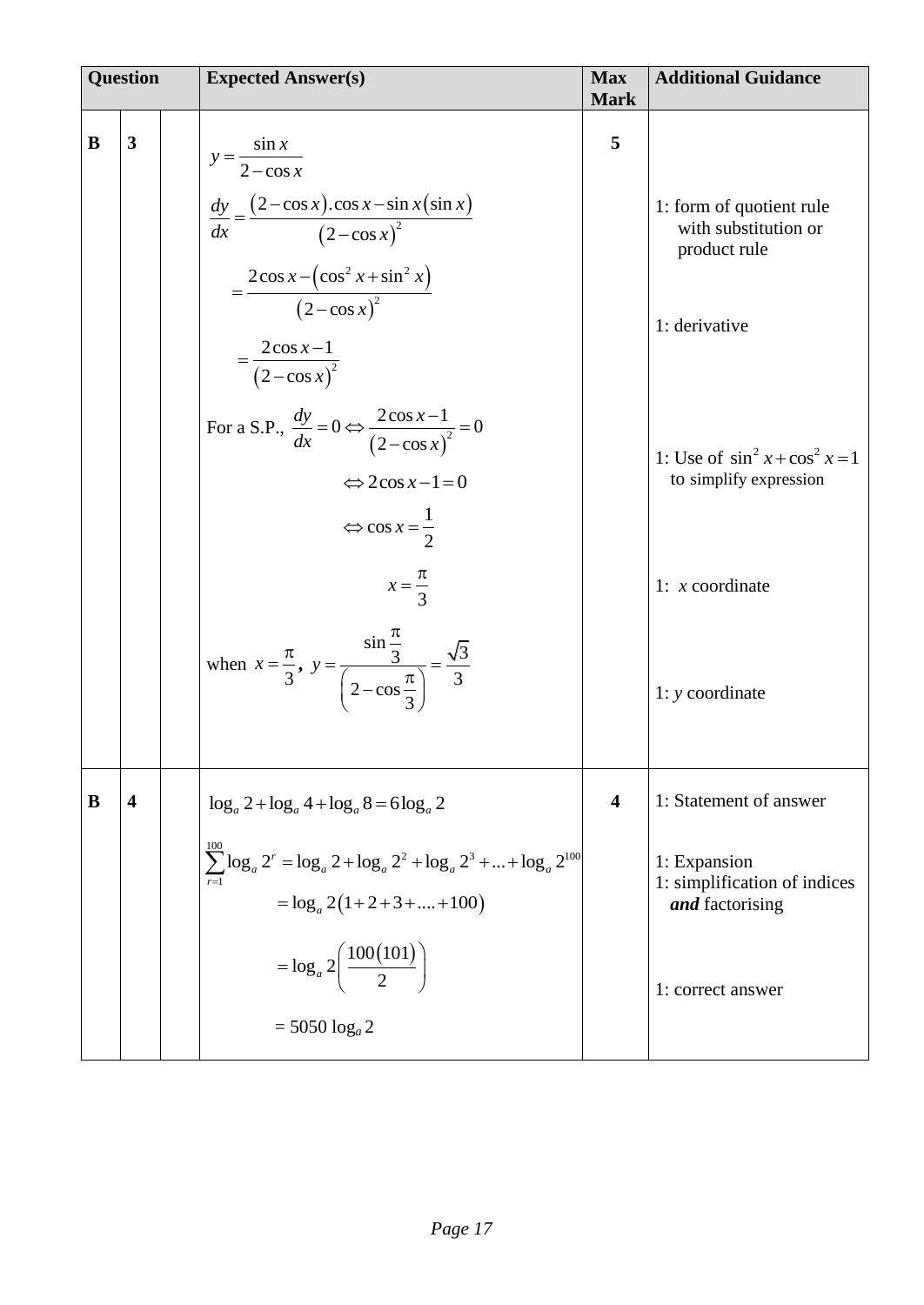| <b>Question</b> |   | <b>Expected Answer(s)</b>                                                                                                                                      | <b>Max</b><br><b>Mark</b> | <b>Additional Guidance</b>                         |
|-----------------|---|----------------------------------------------------------------------------------------------------------------------------------------------------------------|---------------------------|----------------------------------------------------|
| B               | 5 | $\frac{1}{\cos x} \frac{dy}{dx} + y \tan x = \tan x$                                                                                                           | 6                         |                                                    |
|                 |   | $\cos x \times \frac{1}{\cos x} \frac{dy}{dx} + \cos x \cdot y \tan x = \cos x \cdot \tan x$<br>* $\frac{dy}{dx}$ + y sin x = sin x                            |                           | 1: Multiply by cosx,<br>1: form of I.F.            |
|                 |   | Integrating Factor is $e^{\int \sin x dx}$<br>$= e^{-\cos x}$                                                                                                  |                           | $1:$ I.F                                           |
|                 |   | $e^{-\cos x} \cdot \frac{dy}{dx} + e^{-\cos x} \cdot y \sin x = e^{-\cos x} \cdot \sin x$<br>$\frac{d}{dx}\left(y.e^{-\cos x}\right) = e^{-\cos x}\cdot\sin x$ |                           | 1: expressing LHS as                               |
|                 |   | Integrate both sides,<br>$\int \frac{d}{dx} \left( y.e^{-\cos x} \right) dx = \int e^{-\cos x} . \sin x \ dx$                                                  |                           | correct exact differential                         |
|                 |   | $ye^{-\cos x} = e^{-\cos x} + C$<br>$y = 1 + \frac{C}{e^{-\cos x}}$                                                                                            |                           | 1: Integrating RHS<br>1: Explicit function for $y$ |
|                 |   | General<br>$y = 1 + Ce^{\cos x}$<br>Solution<br><b>ALTERNATIVE SOLUTION - From *</b>                                                                           |                           |                                                    |
|                 |   | $\frac{dy}{dx} = \sin x (1 - y)$                                                                                                                               |                           |                                                    |
|                 |   | $\int \frac{dy}{1-y} = \int \sin x dx$                                                                                                                         |                           | 1: Separate variables<br>1: Integrate both sides,  |
|                 |   | $-\ln 1-y  = -\cos x + C$<br>$e^{-\ell n 1-y } = e^{-\cos x+C}$                                                                                                |                           | 1: Take exponential of both<br>sides               |
|                 |   | $\Leftrightarrow \frac{1}{1-y} = Ae^{-\cos x}$<br>$\Leftrightarrow 1 - y = Be^{\cos x}$<br>$\Leftrightarrow y = 1 - Be^{\cos x}$                               |                           | 1: Algebra of exponentials                         |
|                 |   |                                                                                                                                                                |                           | 1: Explicit function for y                         |